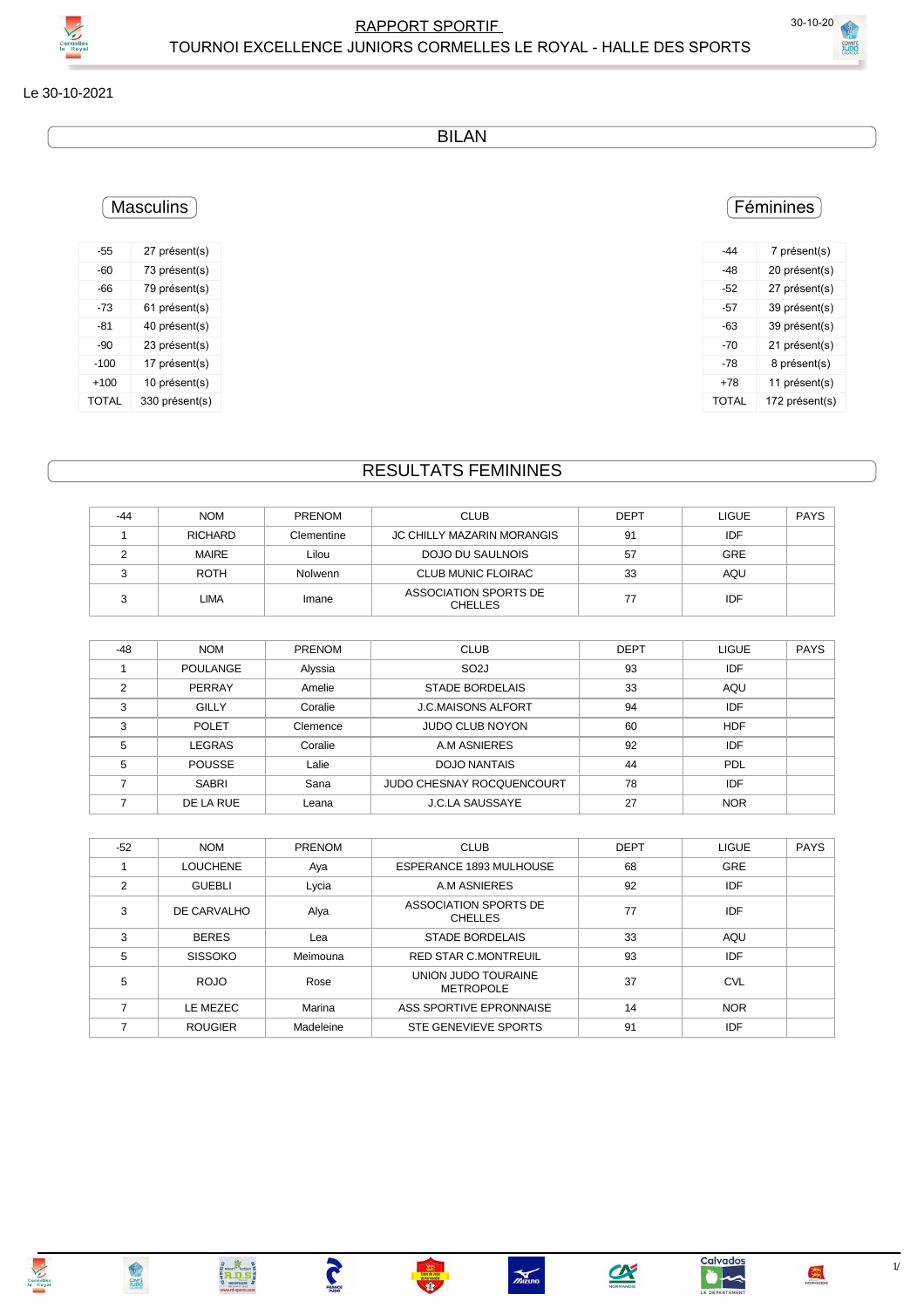

## **RAPPORT SPORTIF**



PAYS

|       | TOURNOI EXCELLENCE JUNIORS CORMELLES LE ROYAL - HALLE DES SPORTS |         |                                         |             |              |  |  |  |  |
|-------|------------------------------------------------------------------|---------|-----------------------------------------|-------------|--------------|--|--|--|--|
|       |                                                                  |         |                                         |             |              |  |  |  |  |
| $-57$ | <b>NOM</b>                                                       | PRENOM  | <b>CLUB</b>                             | <b>DEPT</b> | <b>LIGUE</b> |  |  |  |  |
|       | <b>DESBIOLLES</b>                                                | Eulalie | ASSOCIATION SPORTS DE<br><b>CHELLES</b> | 77          | IDF          |  |  |  |  |
| 2     | <b>ZIHRI</b>                                                     | Maillys | FLAM 91                                 | 91          | IDF          |  |  |  |  |
| 3     | <b>DEVERSAIN</b>                                                 | Chloe   | ALLIANCE JUDO 59                        | 59          | <b>HDF</b>   |  |  |  |  |
| 3     | <b>COTARD</b>                                                    | Maelenn | UNION JUDO TOURAINE<br><b>METROPOLE</b> | 37          | <b>CVL</b>   |  |  |  |  |
| 5     | <b>HEBERT</b>                                                    | Nolwenn | 76 JUDO                                 | 76          | <b>NOR</b>   |  |  |  |  |
| 5     | <b>MICHAUD</b>                                                   | Manon   | FLAM 91                                 | 91          | <b>IDF</b>   |  |  |  |  |
| 7     | <b>LEMIRE</b>                                                    | Lou     | FLAM 91                                 | 91          | IDF          |  |  |  |  |
| 7     | <b>CHAILLOU</b>                                                  | Lie     | AJBD21-25                               | 21          | <b>BFC</b>   |  |  |  |  |

| $-63$ | <b>NOM</b>          | <b>PRENOM</b> | <b>CLUB</b>               | <b>DEPT</b> | <b>LIGUE</b> | <b>PAYS</b> |
|-------|---------------------|---------------|---------------------------|-------------|--------------|-------------|
|       | <b>NGUYEN</b>       | Lili          | PARIS SAINT GERMAIN JUDO  | 75          | IDF          |             |
| ◠     | <b>PANIER</b>       | Manon         | AJBD21-25                 | 21          | <b>BFC</b>   |             |
| 3     | <b>BRUHL</b>        | Loriane       | ALSACE NORD JUDO          | 67          | GRE          |             |
| 3     | <b>SIOUANE</b>      | Lena Katia    | ASB REZE                  | 44          | PDL          |             |
| 5     | <b>CHIPAN</b>       | Jaelynn       | SO <sub>2</sub> J         | 93          | IDF          |             |
| 5     | <b>GALLUDEC</b>     | Clara         | <b>J.C.MAISONS ALFORT</b> | 94          | IDF          |             |
|       | <b>GEFFROY</b>      | Zia           | ALLIANCE MANCHE JUDO      | 50          | <b>NOR</b>   |             |
|       | <b>VON LEUPOLDT</b> | Charlotte     | <b>JCFL GRADIGNAN</b>     | 33          | AQU          |             |

| $-70$         | <b>NOM</b>       | PRENOM   | <b>CLUB</b>                             | <b>DEPT</b> | <b>LIGUE</b> | <b>PAYS</b> |
|---------------|------------------|----------|-----------------------------------------|-------------|--------------|-------------|
|               | <b>DIOLLOT</b>   | Juliette | PARIS SAINT GERMAIN JUDO                | 75          | IDF          |             |
| $\mathcal{P}$ | SOULA            | Florine  | <b>JUDO CLUB MONACO</b>                 | 06          | <b>PACA</b>  |             |
| 3             | <b>HACKSPILL</b> | Carla    | FLAM 91                                 | 91          | IDF          |             |
| 3             | <b>DESANGLE</b>  | Marie    | LA COURONNE GD ANGOULEME<br><b>JUDO</b> | 16          | AQU          |             |
| 5             | <b>DIDDEN</b>    | Helena   | <b>BELGIQUE (BEL)</b>                   | <b>BEL</b>  | <b>BEL</b>   |             |
| 5             | <b>PAUL</b>      | Noa      | FLAM 91                                 | 91          | IDF          |             |
|               | <b>BAUGE</b>     | Solise   | <b>JC CHILLY MAZARIN MORANGIS</b>       | 91          | IDF          |             |
|               | <b>REZEAU</b>    | Yelena   | <b>J.C.DESCARTES</b>                    | 37          | <b>CVL</b>   |             |

| -78           | <b>NOM</b>        | <b>PRENOM</b> | <b>CLUB</b>                              | <b>DEPT</b> | <b>LIGUE</b> | PAYS |
|---------------|-------------------|---------------|------------------------------------------|-------------|--------------|------|
|               | <b>RUBIANO</b>    | Morgane       | <b>STADE BORDELAIS</b>                   | 33          | <b>AQU</b>   |      |
| $\mathcal{P}$ | <b>VERSMISSE</b>  | Lyse          | YFFINIAC JUDO                            | 22          | <b>BRE</b>   |      |
| 3             | <b>PETRIS</b>     | Oceane        | SO <sub>2</sub> J                        | 93          | IDF          |      |
| 3             | <b>GUEDE</b>      | Oceane        | US.ORLEANS LOIRET JUDO<br><b>JUJITSU</b> | 45          | <b>CVL</b>   |      |
| 5             | <b>ROUART</b>     | Emma          | AJ54                                     | 54          | GRE          |      |
| 5             | <b>ZUBASHVILI</b> | Anne-Marie    | ALLIANCE MANCHE JUDO                     | 50          | <b>NOR</b>   |      |
|               | <b>SAMIE</b>      | Victoria      | ALLIANCE JUDO LIMOGES                    | 87          | <b>AQU</b>   |      |
|               | <b>BEJTIT</b>     | l ina         | C.S. BRETIGNY JUDO                       | 91          | IDF          |      |

| $+78$ | <b>NOM</b>          | <b>PRENOM</b> | <b>CLUB</b>                       | <b>DEPT</b> | <b>LIGUE</b> | <b>PAYS</b> |
|-------|---------------------|---------------|-----------------------------------|-------------|--------------|-------------|
|       | LOBE                | Laurie-Laure  | STE GENEVIEVE SPORTS              | 91          | <b>IDF</b>   |             |
| 2     | <b>BOUVIER</b>      | Gabrielle     | <b>BELGIQUE (BEL)</b>             | <b>BEL</b>  | <b>BEL</b>   |             |
| 3     | <b>DIARRASSOUBA</b> | Oceane        | <b>JC CHILLY MAZARIN MORANGIS</b> | 91          | <b>IDF</b>   |             |
| 3     | <b>MACHUT</b>       | Lea           | <b>JUDO CLUB JUJITSU LUCCIANA</b> | 20          | <b>COR</b>   |             |
| 5     | <b>VOUTEY</b>       | Lea           | AJBD21-25                         | 21          | <b>BFC</b>   |             |
| 5     | VERGEROLLE          | Myliane       | C CHARTRES JUDO                   | 28          | <b>CVL</b>   |             |
|       | <b>MOUGINE</b>      | Ambre         | <b>JUDO CLUB AULNAYSIEN</b>       | 93          | <b>IDF</b>   |             |
|       | COUSSY              | Lou Ann       | AMIENS SOMME CLUB                 | 80          | <b>HDF</b>   |             |

**RESULTATS MASCULINS** 

 $\sum_{\text{Zarson}}$ 

Thus

自动

**TANCE** 

| $+78$ | <b>NOM</b>          | <b>PRENOM</b> | <b>CLUB</b>                       | <b>DEPT</b> | <b>LIGUE</b> | <b>PAYS</b> |
|-------|---------------------|---------------|-----------------------------------|-------------|--------------|-------------|
|       | LOBE                | Laurie-Laure  | STE GENEVIEVE SPORTS              | 91          | <b>IDF</b>   |             |
| 2     | <b>BOUVIER</b>      | Gabrielle     | <b>BELGIQUE (BEL)</b>             | <b>BEL</b>  | <b>BEL</b>   |             |
| 3     | <b>DIARRASSOUBA</b> | Oceane        | <b>JC CHILLY MAZARIN MORANGIS</b> | 91          | <b>IDF</b>   |             |
| 3     | <b>MACHUT</b>       | Lea           | <b>JUDO CLUB JUJITSU LUCCIANA</b> | 20          | <b>COR</b>   |             |
| 5     | <b>VOUTEY</b>       | Lea           | AJBD21-25                         | 21          | <b>BFC</b>   |             |
| 5     | <b>VERGEROLLE</b>   | Myliane       | C CHARTRES JUDO                   | 28          | <b>CVL</b>   |             |
|       | <b>MOUGINE</b>      | Ambre         | <b>JUDO CLUB AULNAYSIEN</b>       | 93          | <b>IDF</b>   |             |
|       | 001001              | .             | AMIENIO OOM MAE OLLID             | $\sim$      | 155          |             |

NORMANDIE

 $\frac{2}{3}$ 

 $\frac{a}{\sqrt{a}}$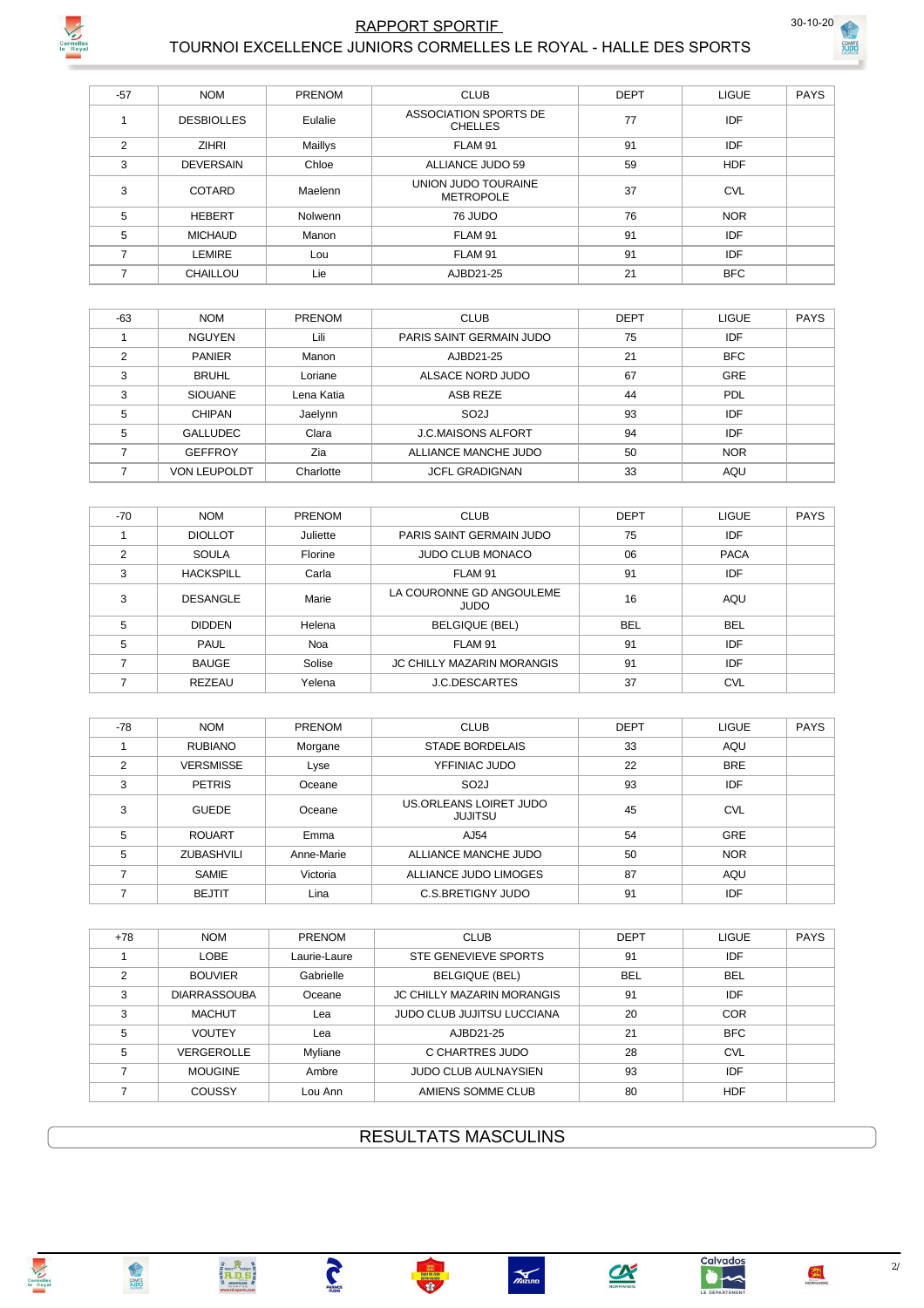

# RAPPORT SPORTIF 30-10-2021



|       | TOURNOI EXCELLENCE JUNIORS CORMELLES LE ROYAL - HALLE DES SPORTS |               |                             |             |              |             |  |
|-------|------------------------------------------------------------------|---------------|-----------------------------|-------------|--------------|-------------|--|
|       |                                                                  |               |                             |             |              |             |  |
| $-55$ | <b>NOM</b>                                                       | <b>PRENOM</b> | <b>CLUB</b>                 | <b>DEPT</b> | <b>LIGUE</b> | <b>PAYS</b> |  |
|       | PESTELARD                                                        | Louis         | FLAM 91                     | 91          | IDF          |             |  |
| 2     | SAOUD                                                            | Abdallah      | A.M ASNIERES                | 92          | IDF          |             |  |
| 3     | <b>CHATONNET</b>                                                 | Marius        | ALLIANCE JUDO LIMOGES       | 87          | AQU          |             |  |
| 3     | <b>DEMARINIS</b>                                                 | Thibault      | STADE OLYMP.GIVORS          | 69          | <b>ARA</b>   |             |  |
| 5     | AGGAD                                                            | <b>Hakim</b>  | <b>BUDOKAN DEUIL</b>        | 95          | IDF          |             |  |
| 5     | <b>LINDER</b>                                                    | Mathias       | <b>JUDO CLUB 2A</b>         | 20          | <b>COR</b>   |             |  |
| 7     | <b>BOILET</b>                                                    | Clement       | <b>BUDO CLUB ELANCOURT</b>  | 78          | IDF          |             |  |
|       | <b>MSALLEM</b>                                                   | Abdel-Heidi   | <b>STE GENEVIEVE SPORTS</b> | 91          | IDF          |             |  |

| $-60$          | <b>NOM</b>          | <b>PRENOM</b>  | <b>CLUB</b>                             | <b>DEPT</b> | <b>LIGUE</b> | <b>PAYS</b> |
|----------------|---------------------|----------------|-----------------------------------------|-------------|--------------|-------------|
|                | <b>JEAN</b>         | Enzo           | <b>STADE BORDELAIS</b>                  | 33          | AQU          |             |
| $\overline{2}$ | <b>MERDIN</b>       | Emile          | <b>BELGIQUE (BEL)</b>                   | <b>BEL</b>  | <b>BEL</b>   |             |
| 3              | <b>ELION GAMBOU</b> | Roland Antonin | A.M ASNIERES                            | 92          | IDF          |             |
| 3              | <b>IGNACZAK</b>     | Maxime         | ACS PEUGEOT MULHOUSE                    | 68          | <b>GRE</b>   |             |
| 5              | ALLAND              | Emile          | <b>JC CHILLY MAZARIN MORANGIS</b>       | 91          | IDF          |             |
| 5              | SIBA KOUMBA         | Cameron        | <b>AJS 77</b>                           | 77          | <b>IDF</b>   |             |
| 7              | <b>RICAUD</b>       | Yanis          | <b>JCFL GRADIGNAN</b>                   | 33          | <b>AQU</b>   |             |
|                | <b>DUPUIS</b>       | Fathi          | LA COURONNE GD ANGOULEME<br><b>JUDO</b> | 16          | AQU          |             |

| $-66$          | <b>NOM</b>       | <b>PRENOM</b> | <b>CLUB</b>                       | <b>DEPT</b> | <b>LIGUE</b> | <b>PAYS</b> |
|----------------|------------------|---------------|-----------------------------------|-------------|--------------|-------------|
|                | NOTEBAERT        | Emile         | AJBD21-25                         | 21          | <b>BFC</b>   |             |
| $\mathfrak{p}$ | <b>GLATIER</b>   | Maxime        | <b>JC CHILLY MAZARIN MORANGIS</b> | 91          | IDF          |             |
| 3              | <b>LECOQ</b>     | Louis         | EURE JUDO                         | 27          | <b>NOR</b>   |             |
| 3              | <b>LOUETTE</b>   | Seima         | UNION SPORTIVE CENON              | 33          | AQU          |             |
| 5              | <b>HUBERT</b>    | Adrien        | STE GENEVIEVE SPORTS              | 91          | IDF          |             |
| 5              | <b>MOUNDANGA</b> | Maxime        | ARTS MARTIAUX ST GRATIEN          | 95          | IDF          |             |
|                | GONZALEZ         | Nino          | <b>STADE BORDELAIS</b>            | 33          | AQU          |             |
|                | MASSON JBILOU    | <b>Driss</b>  | PARIS SAINT GERMAIN JUDO          | 75          | IDF          |             |

| $-73$ | <b>NOM</b>     | <b>PRENOM</b> | <b>CLUB</b>                       | <b>DEPT</b> | <b>LIGUE</b> | <b>PAYS</b> |
|-------|----------------|---------------|-----------------------------------|-------------|--------------|-------------|
|       | <b>BEBEY</b>   | Lionel        | <b>JC CHILLY MAZARIN MORANGIS</b> | 91          | <b>IDF</b>   |             |
| C     | <b>DAVIS</b>   | Arthur        | FLAM 91                           | 91          | IDF          |             |
| 3     | <b>HACHEM</b>  | Nabil         | PARIS SAINT GERMAIN JUDO          | 75          | IDF          |             |
| 3     | <b>DABAYA</b>  | Junior        | A.M ASNIERES                      | 92          | IDF          |             |
| 5     | <b>FARAVEL</b> | <b>Basile</b> | ACBB BOULOGNE                     | 92          | IDF          |             |
| 5     | <b>AMON</b>    | Mathis        | <b>J.C.ERNEEN</b>                 | 53          | PDL          |             |
|       | LEMASSON       | Tom           | EURE JUDO                         | 27          | <b>NOR</b>   |             |
|       | <b>SEILER</b>  | Hector        | J.C.SAVERNE                       | 67          | <b>GRE</b>   |             |

| $-81$ | <b>NOM</b>           | PRENOM         | <b>CLUB</b>                             | <b>DEPT</b> | <b>LIGUE</b> | <b>PAYS</b> |
|-------|----------------------|----------------|-----------------------------------------|-------------|--------------|-------------|
|       | <b>GIORDANO</b>      | Mateo          | L OM JUDO                               | 13          | <b>PACA</b>  |             |
| 2     | <b>ELEFTHERIADIS</b> | Spiros         | <b>JC CHILLY MAZARIN MORANGIS</b>       | 91          | IDF          |             |
| 3     | <b>FORET</b>         | Louis          | ACBB BOULOGNE                           | 92          | IDF          |             |
|       | <b>HARVENT</b>       | Keziah         | LA COURONNE GD ANGOULEME<br><b>JUDO</b> | 16          | AQU          |             |
| 5     | <b>GEKHT</b>         | Denis          | A.M ASNIERES                            | 92          | <b>IDF</b>   |             |
| 5     | <b>OKOYE</b>         | Jason          | 76 JUDO                                 | 76          | <b>NOR</b>   |             |
|       | <b>TOSSA GBEGO</b>   | Mohamed Pascal | <b>ACS PEUGEOT MULHOUSE</b>             | 68          | <b>GRE</b>   |             |
|       | PHILIPP              | Timothee       | <b>JC KRAUTERGERSHEIM</b>               | 67          | <b>GRE</b>   |             |

 $\frac{1}{\sqrt{100}}$ 

**FRANCE** 

Cormelles<br>le Royal



**ANS** 

**Calvados**